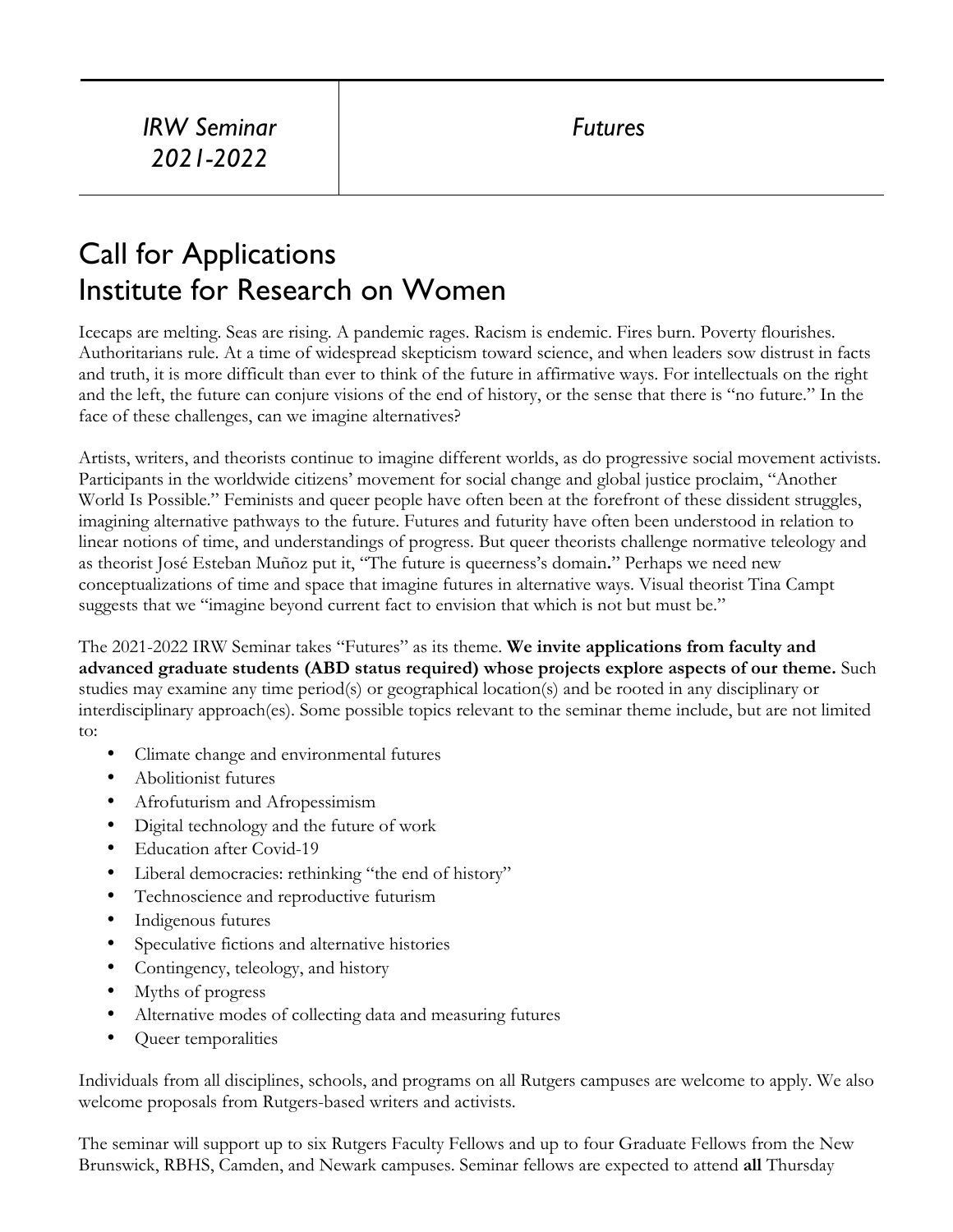morning seminar meetings during Fall and Spring Semesters 2021-2022, provide a paper for discussion in the seminar, and open a seminar session with an extended response to another scholar's paper.

Graduate students will receive a \$5,000 stipend for the year as seminar fellows. Faculty fellows will receive either \$4,000 in research support or a one-course teaching release for one semester to enable them to participate in the year-long seminar. In the latter case, departments will be reimbursed for instructional replacements at the minimum contractual PTL rate. Financial arrangements will be made in advance of the seminar with the department chairs and/or appropriate deans.

Applications should be received at IRW by **Friday, January 29, 2021**. All decisions of the selection committee are final. 2021-2022 Seminar Fellows will be notified by **Friday, March 5, 2021**. Please contact IRW at  $irw@sas.rutgers.edu if you have any questions.$ 



School of Arts and Sciences

Institute for Research on Women Rutgers, The State University of New Jersey 160 Ryders Lane New Brunswick, NJ 08901-8555